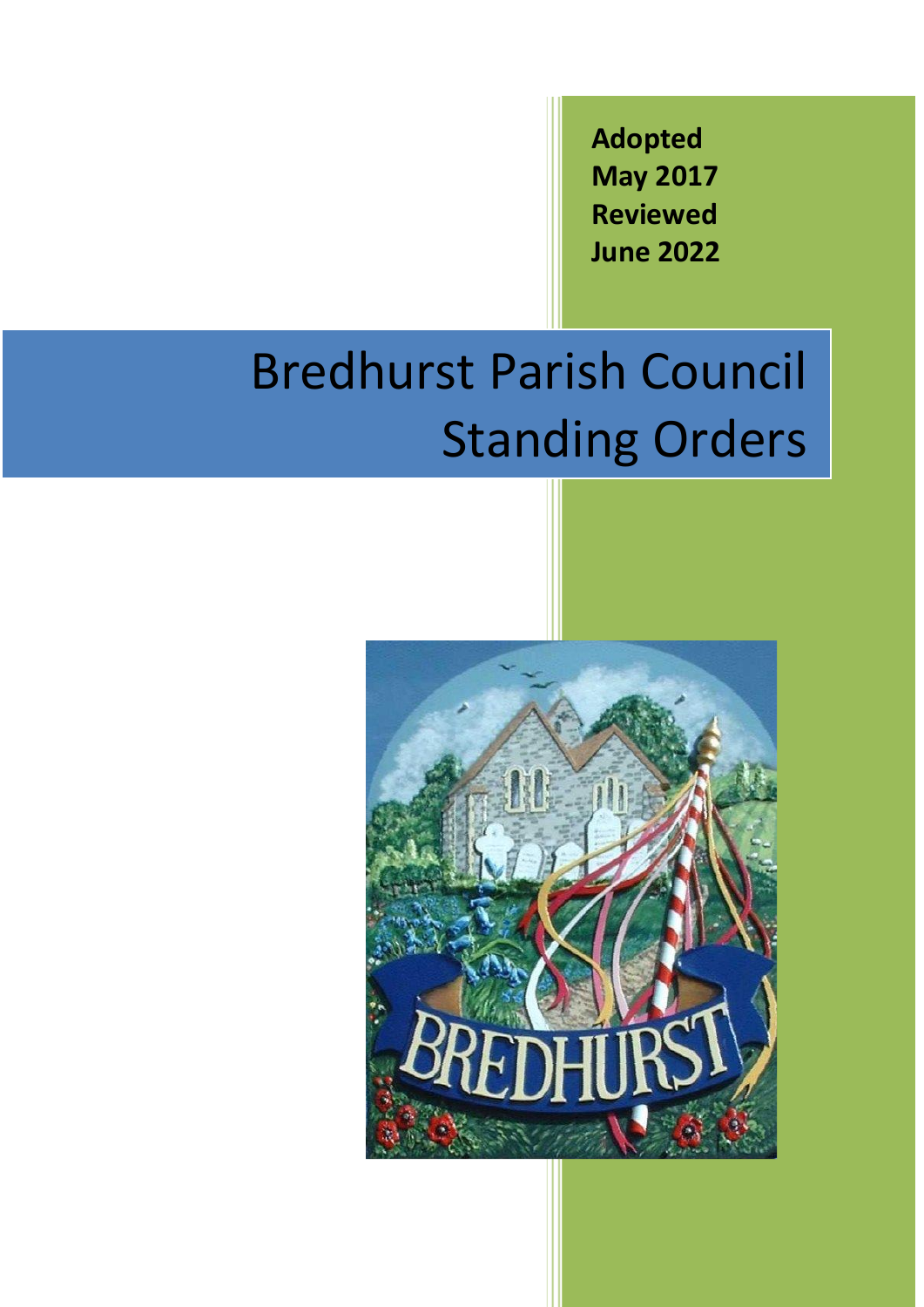# **BREDHURST PARISH COUNCIL STANDING ORDERS**

Adopted: May 2017 Reviewed: June 2022

#### **CONTENTS**

- 1. Rules of debate at meetings
- 2. Disorderly conduct at meetings
- 3. Meetings generally
- 4. Committees and sub-committees
- 5. Ordinary council meetings
- 6. Extraordinary meetings of the council and committees and sub-committees
- 7. Previous resolutions
- 8. Voting on appointments
- 9. Motions for a meeting that require written notice to be given to the Proper Officer
- 10. Motions at a meeting that do not require written notice
- 11. Handling confidential or sensitive information
- 12. Draft minutes
- 13. Code of Conduct and dispensations
- 14. Code of Conduct complaints
- 15. Proper Officer
- 16. Responsible Financial Officer
- 17. Accounts an accounting statements
- 18. Financial controls and procurement
- 19. Handling staff matters
- 20. Requests for information
- 21. Relations with the press/media
- 22. Execution and sealing of legal deeds
- 23. Communicating with district and county councillors
- 24. Restrictions on councillor activities
- 25. Standing orders generally

Standing orders in **bold** type are statutory and cannot be changed. The word 'councillor' includes a non-councillor with or without voting rights unless otherwise stated.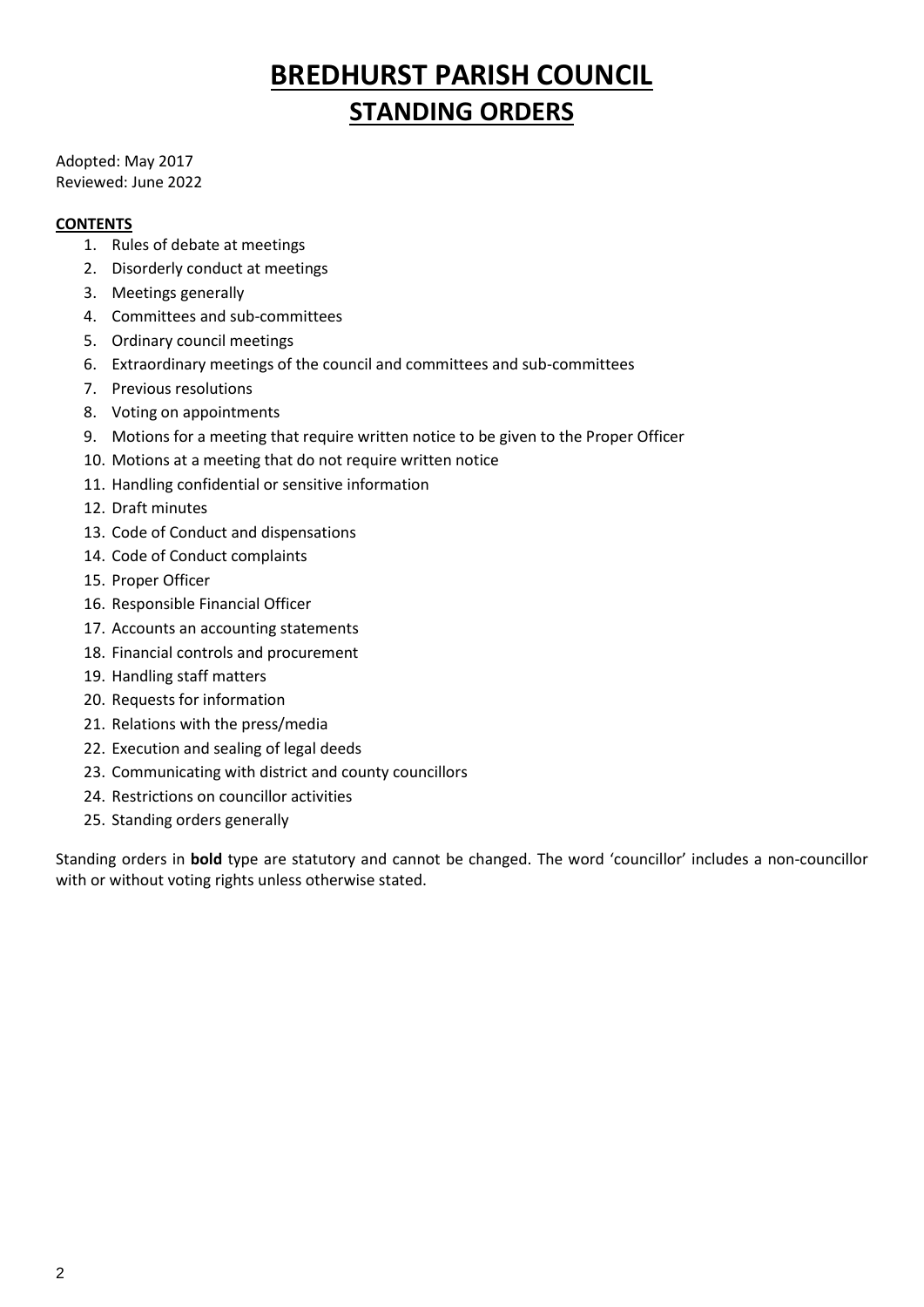- 1. Rules of debate at meetings
	- a. Motions on the agenda shall be considered in the order that they appear unless the order is changed at the discretion of the chairman of the meeting.
	- b. A motion (including an amendment) shall not be progressed unless it has been moved and seconded.
	- c. A motion on the agenda that is not moved by its proposer may be treated by the chairman of the meeting as withdrawn.
	- d. If a motion (including an amendment) has been seconded, it may be withdrawn by the proposer only with the consent of the seconder and the meeting.
	- e. An amendment is a proposal to remove or add words to a motion. It shall not negate the motion.
	- f. If an amendment to the original motion is carried, the original motion becomes the substantive motion upon which further amendment(s) may be moved.
	- g. An amendment shall not be considered unless early verbal notice of it is given at the meeting and, if requested by the chairman of the meeting, is expressed in writing to the chairman.
	- h. A councillor may move an amendment to his own motion if agreed by the meeting. If a motion has already been seconded, the amendment shall be with the consent of the seconder and the meeting.
	- i. If there is more than one amendment to an original or substantive motion, the amendments shall be moved in the order directed by the chairman.
	- j. Subject to standing order 1(k) below, only one amendment shall be moved and debated at a time, the order of which shall be directed by the chairman of the meeting.
	- k. One or more amendments may be discussed together if the chairman of the meeting considers this expedient but each amendment shall be voted upon separately.
	- l. A councillor may not move more than one amendment to an original or substantive motion.
	- m. The mover of an amendment has no right of reply at the end of debate on it.
	- n. Where a series of amendments to an original motion are carried, the mover of the original motion shall have a right of reply either at the end of debate of the first amendment or at the very end of debate on the final substantive motion immediately before it is put to the vote.
	- o. Unless permitted by the chairman of the meeting, a councillor may speak once in the debate on a motion except:
		- i. to speak on an amendment moved by another councillor;
		- ii. to move or speak on another amendment if the motion has been amended since he last spoke;
		- iii. to make a point of order;
		- iv. to give a personal explanation; or
		- v. in exercise of a right of reply
	- p. During the debate of a motion, a councillor may interrupt only on a point of order or a personal explanation and the councillor who was interrupted shall stop speaking. A councillor raising a point of order shall identify the standing order which he considers has been breached or specify the other irregularity in the proceedings of the meeting he is concerned by.
	- q. A point of order shall be decided by the chairman of the meeting and his decision shall be final.
	- r. When a motion is under debate, no other motion shall be moved except:
		- i. to amend the motion;
		- ii. to proceed to the next business;
		- iii. to adjourn the debate;
		- iv. to put the motion to a vote;
		- v. to ask a person to be no longer heard or to leave the meeting;
		- vi. to refer a motion to a committee or sub-committee for consideration;
		- vii. to exclude the public and press;
		- viii. to adjourn the meeting; or
		- ix. to suspend particular standing order(s) excepting those which reflect mandatory statutory requirements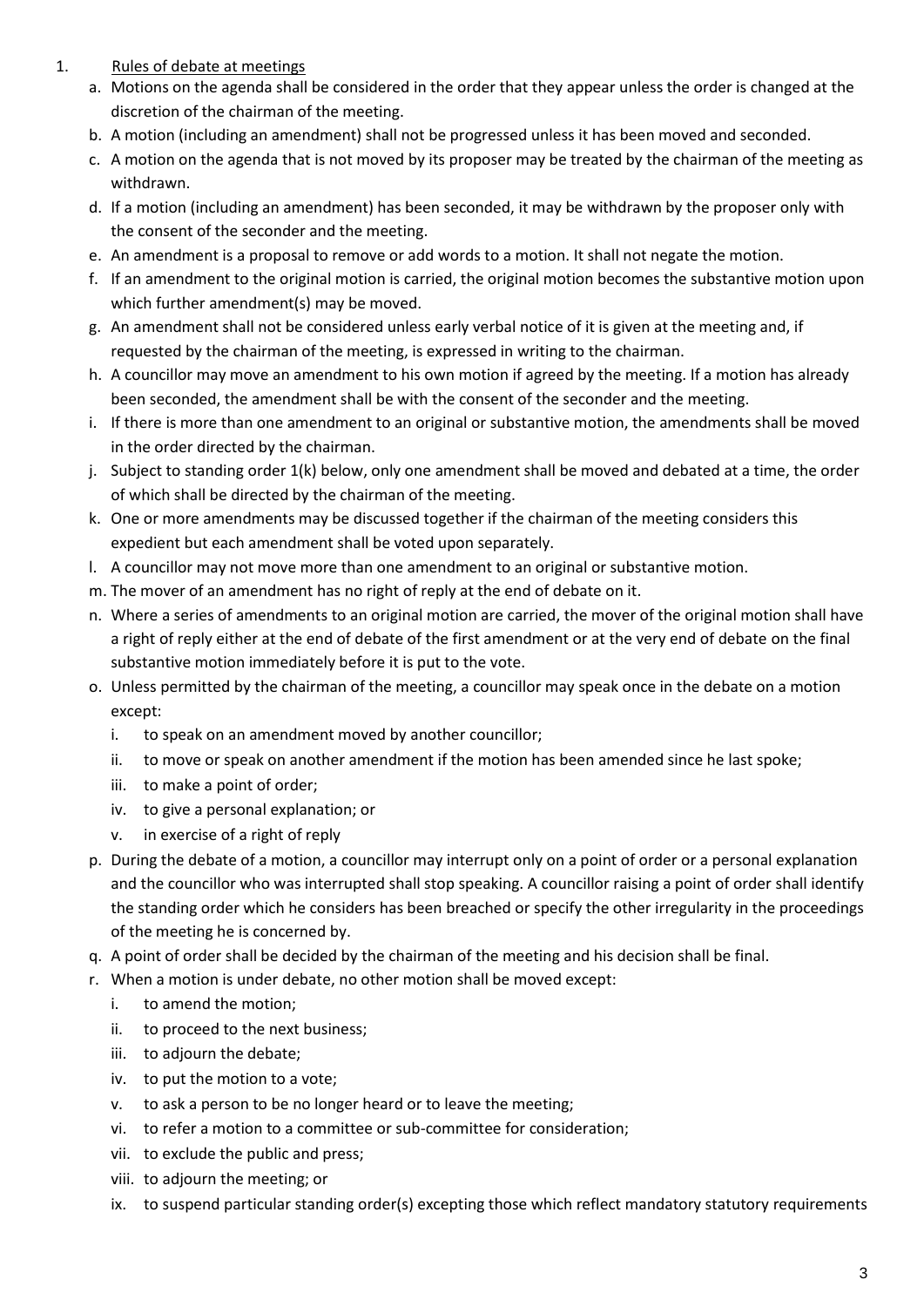- s. Before an original or substantive motion is put to the vote, the chairman of the meeting shall be satisfied that the motion has been sufficiently debated and that the mover of the motion under debate has exercised or waived his right of reply.
- t. Excluding motions moved understanding order 1(r) above, the contributions or speeches by a councillor shall relate only to the motion under discussion and shall not exceed three minutes without the consent of the chairman of the meeting.

# 2. Disorderly conduct at meetings

- a. No person shall obstruct the transaction of business at a meeting of behave offensively or improperly. If this standing order is ignored, the chairman of the meeting shall request such person(s) to moderate or improve their conduct.
- b. If person(s) disregard the request of the chairman of the meeting to moderate or improve their conduct, any councillor or the chairman of the meeting may move that the person be no longer heard or excluded from the meeting. The motion, if seconded, shall be put to the vote without discussion.
- c. If a resolution made under standing order 2(b) above is ignored, the chairman of the meeting may take further reasonable steps to restore order or to progress the meeting. This may include temporarily suspending or closing the meeting.

# 3. Meetings generally

- a. **Meetings shall not take place in premises which at the time of the meeting are used for the supply of alcohol, unless no other premises are available free of charge or at a reasonable cost.**
- b. **The minimum three clear days for notice of a meeting does not include the day on which notice was issued, the day of the meeting, a Sunday, a day of the Christmas break, a day of the Easter break or of a bank holiday or a day appointed for public thanksgiving or mourning.**
- c. **Meetings shall be open to the public unless their presence is prejudicial to the public interest by reason of the confidential nature of the business to be transacted or for other special reasons. The public's exclusion from part or all of a meeting shall be by a resolution which shall give reasons for the public's exclusion.**
- d. Members of the public may make representations, answer questions and give evidence at a meeting which they are entitled to attend in respect of the business on the agenda.
- e. The period of time designated for public participation at a meeting in accordance with standing order 3(d) above shall not exceed ten minutes unless directed by the chairman of the meeting.
- f. Subject to standing order 3(e) above, a member of the public shall not speak for more than three minutes.
- g. In accordance with standing order 3(d) above, a question shall not require a response at the meeting nor start a debate on the question. The chairman of the meeting may direct that a written or oral response be given.
- h. A record of a public participation session will be included in the minutes of that meeting.
- i. A person shall raise his hand when requesting to speak and wait for an invitation from the chairman.
- j. A person who speaks at a meeting shall direct his comments to the chairman of the meeting.
- k. Only one person is permitted to speak at a time. If more than one person wants to speak, the chairman of the meeting shall direct the order of speaking.
- l. **Photographing, recording, broadcasting or transmitting the proceedings of a meeting by any means is permitted but should not disrupt the business or proceedings of the meeting.**
- m. **The press shall be provided with reasonable facilities for the taking of their report of all or part of a meeting at which they are entitled to be present.**
- n. **Subject to standing orders which indicate otherwise, anything authorised or required to be done by, to or before the chairman of the council may in his absence be done by, to or before the vice-chairman of the council.**
- o. **The chairman, if present, shall preside at a meeting. If the chairman is absent from a meeting, the vicechairman, if present, shall preside. If both the chairman and the vice-chairman are absent from a meeting, a councillor as chosen by the councillors present at the meeting shall preside at the meeting.**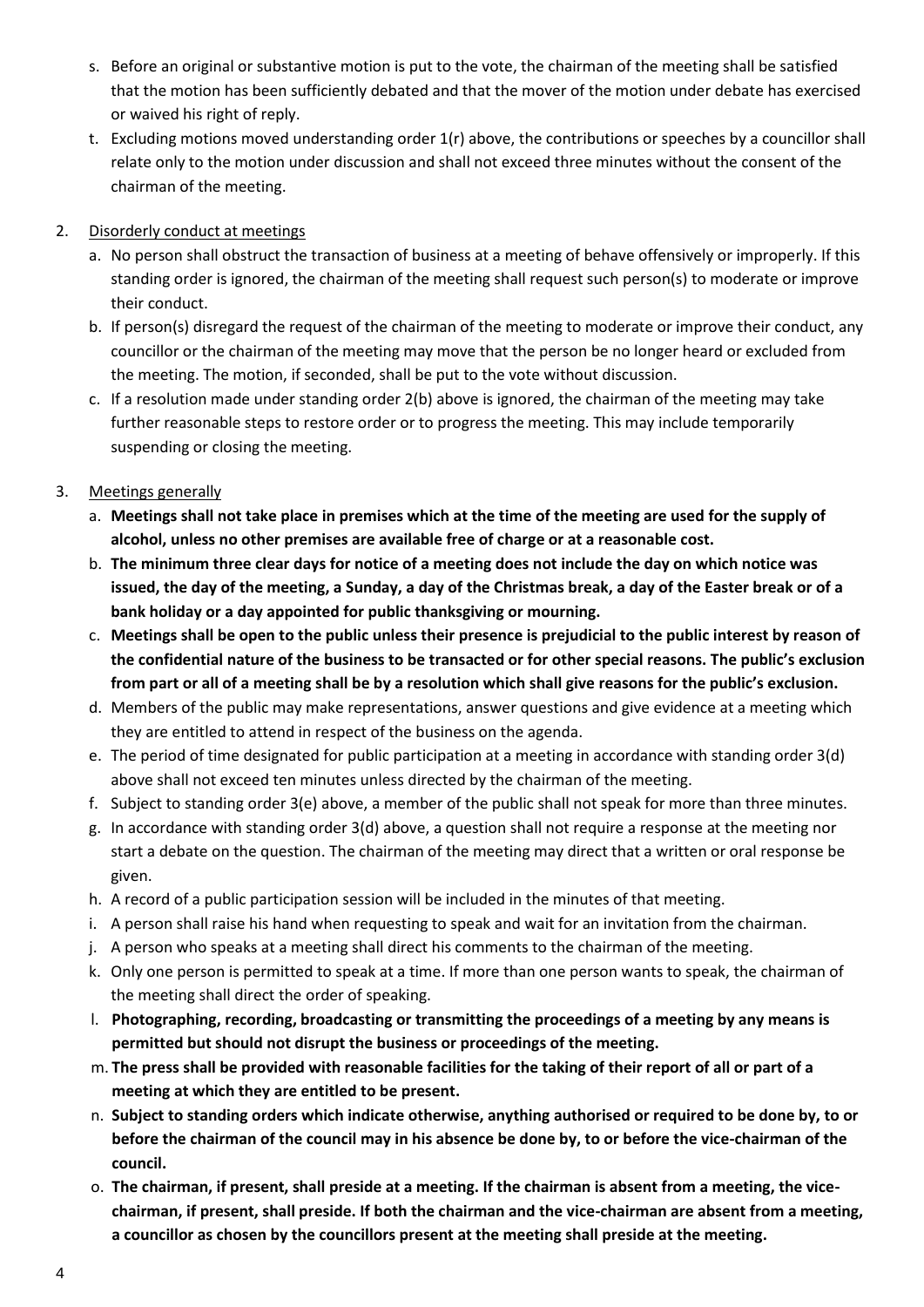- p. **Subject to a meeting being quorate, all questions at a meeting shall be decided by a majority of the councillors or councillors with voting rights present and voting.**
- q. **The chairman of a meeting may give an original vote on any matter put to the vote, and in the case of an equality of votes may exercise his casting vote whether or not he gave an original vote.** *See standing orders 5(h) and (i) below for the different rules that apply in the election of the chairman of the council at the annual meeting of the council.*
- r. **Voting on a question shall be by a show of hands. At the request of a councillor, the voting on any question shall be recorded so as to show whether each councillor present and voting gave his vote for or against that question.** Such a request shall be made before moving on to the next item of business on the agenda.
- s. The minutes of a meeting shall include an accurate record of the following:
	- i. the time and place of the meeting;
	- ii. the names of councillors present and absent;
	- iii. interests that have been declared by councillors and non-councillors with voting rights;
	- iv. whether a councillor or non-councillor with voting rights left the meeting when matters that they held interests in were being considered;
	- v. if there was a public participation session; and
	- vi. the resolutions made
- t. **A councillor or a non-councillor with voting rights who has a disclosable pecuniary interest or another interest as set out in the council's code of conduct in a matter being considered at a meeting is subject to statutory limitations or restrictions under the code on his right to participate and vote on that matter.**
- u. **No business may be transacted at a meeting unless at least one-third of the whole number of members of the council are present and in no case shall the quorum of a meeting be less than three.**
- v. **If a meeting is or becomes inquorate no business shall be transacted** and the meeting shall be closed. The business on the agenda for the meeting shall be adjourned to another meeting.
- w. A meeting shall not exceed a period of two hours.
- 4. Committees and sub-committees
	- a. Bredhurst Parish Council has two committees; Personnel and Staff Line Management.
	- b. The council may appoint standing committees or other committees as may be necessary, and:
		- i. shall determine their terms of reference;
		- ii. shall determine the number and time of the ordinary meetings of a standing committee up until the date of the next annual meeting of full council;
		- iii. shall permit a committee, other than in respect of the ordinary meetings of a committee, to determine the number and time of its meetings;
		- iv. shall appoint and determine the terms of office of members of such a committee;
		- v. shall, after it has appointed the members of a standing committee, appoint the chairman of the standing committee;
		- vi. shall permit a committee other than a standing committee, to appoint its own chairman at the first meeting of the committee;
		- vii. shall determine the place, notice requirements and quorum for a meeting of a committee and a subcommittee which shall be no less than three;
		- viii. shall determine if the public may participate at a meeting of a committee;
		- ix. shall determine if the public and press are permitted to attend the meetings of a sub-committee and also the advance public notice requirements, if any, required for the meetings of a sub-committee;
		- x. shall determine if the public may participate at a meeting of a sub-committee that they are permitted to attend; and
		- xi. may dissolve a committee.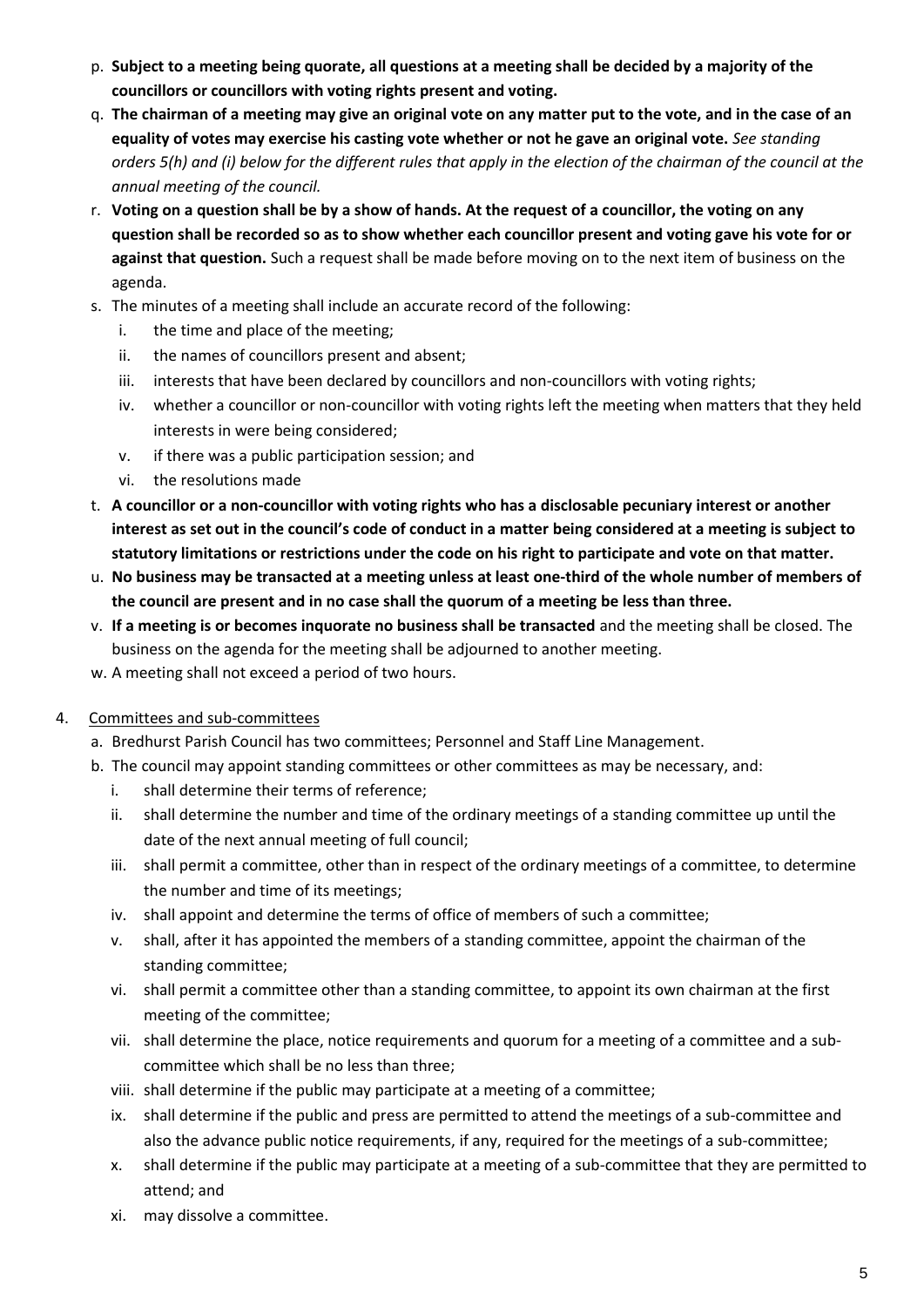#### 5. Ordinary council meetings

- a. **In an election year, the annual meeting of the council shall be held on or within 14 days following the day on which the new councillors elected take office.**
- b. **In a year which is not an election year, the annual meeting of a council shall be held on such day in May as the council may direct.**
- c. **If no other time is fixed, the annual meeting of the council shall take place at 6pm.**
- d. In addition to the annual meeting of the council, nine other ordinary meetings shall be held in each year on the first Wednesday of every month except January and August, at 6.30pm.
- e. **The first business conducted at the annual meeting of the council shall be the election of the chairman and vice-chairman of the council.**
- f. **The chairman of the council, unless he has resigned or becomes disqualified, shall continue in office and preside at the annual meeting until his successor is elected at the next annual meeting of the council.**
- g. **The vice-chairman of the council, unless he resigns or becomes disqualified, shall hold office until immediately after the election of the chairman of the council at the next annual meeting of the council.**
- h. **In an election year, if the current chairman of the council has not been re-elected as a member of the council, he shall preside at the meeting until a successor chairman of the council has been elected. The current chairman of the council shall not have an original vote in respect of the election of the new chairman of the council but must give a casting vote in the case of an equality of votes.**
- i. **In an election year, if the current chairman of the council has been re-elected as a member of the council, he shall preside at the meeting until a new chairman of the council has been elected. He may exercise an original vote in respect of the election of the new chairman of the council and must give a casting vote in the case of an equality of votes.**
- j. Following the election of the chairman of the council and vice-chairman of the council at the annual meeting of the council, the business of the annual meeting shall include:
	- i. **In an election year, delivery by the chairman of the council and councillors of their acceptance of office forms unless the council resolves for this to be done at a later date**. **In a year which is not an election year, delivery by the chairman of the council of his acceptance of office form unless the council resolves for this to be done at a later date;**
	- ii. Confirmation of the accuracy of the minutes of the last meeting of the council;
	- iii. Review of delegation arrangements to committees, sub-committees, staff and other local authorities;
	- iv. Appointment of any new committees in accordance with standing order 4 above;
	- v. Review and adoption of appropriate standing orders and financial regulations;
	- vi. Review of representation on or work with external bodies and arrangements for reporting back;
	- vii. Review of inventory of land and assets including buildings and office equipment;
	- viii. Confirmation of arrangements for insurance cover in respect of all insured risks;
	- ix. Review of the council's and/or staff subscriptions to other bodies;
	- x. Review of the council's complaints procedure
	- xi. Review of the council's procedures for handling requests made under the Freedom of Information Act 2000 and the Data Protection Act 1998;
	- xii. Review of the council's policy for dealing with the press/media; and
	- xiii. Determining the time and place of ordinary meetings of the full council up to and including the next annual meeting of full council.
- 6. Extraordinary meetings of the council and committees and sub-committees
	- a. **The chairman of the council may convene an extraordinary meeting of the council at any time.**
	- b. **If the chairman of the council does not or refuses to call an extraordinary meeting of the council within seven days of having been requested in writing to do so by two councillors, any two councillors may convene an extraordinary meeting of the council. The public notice giving the time, place and agenda for such a meeting must be signed by the two councillors.**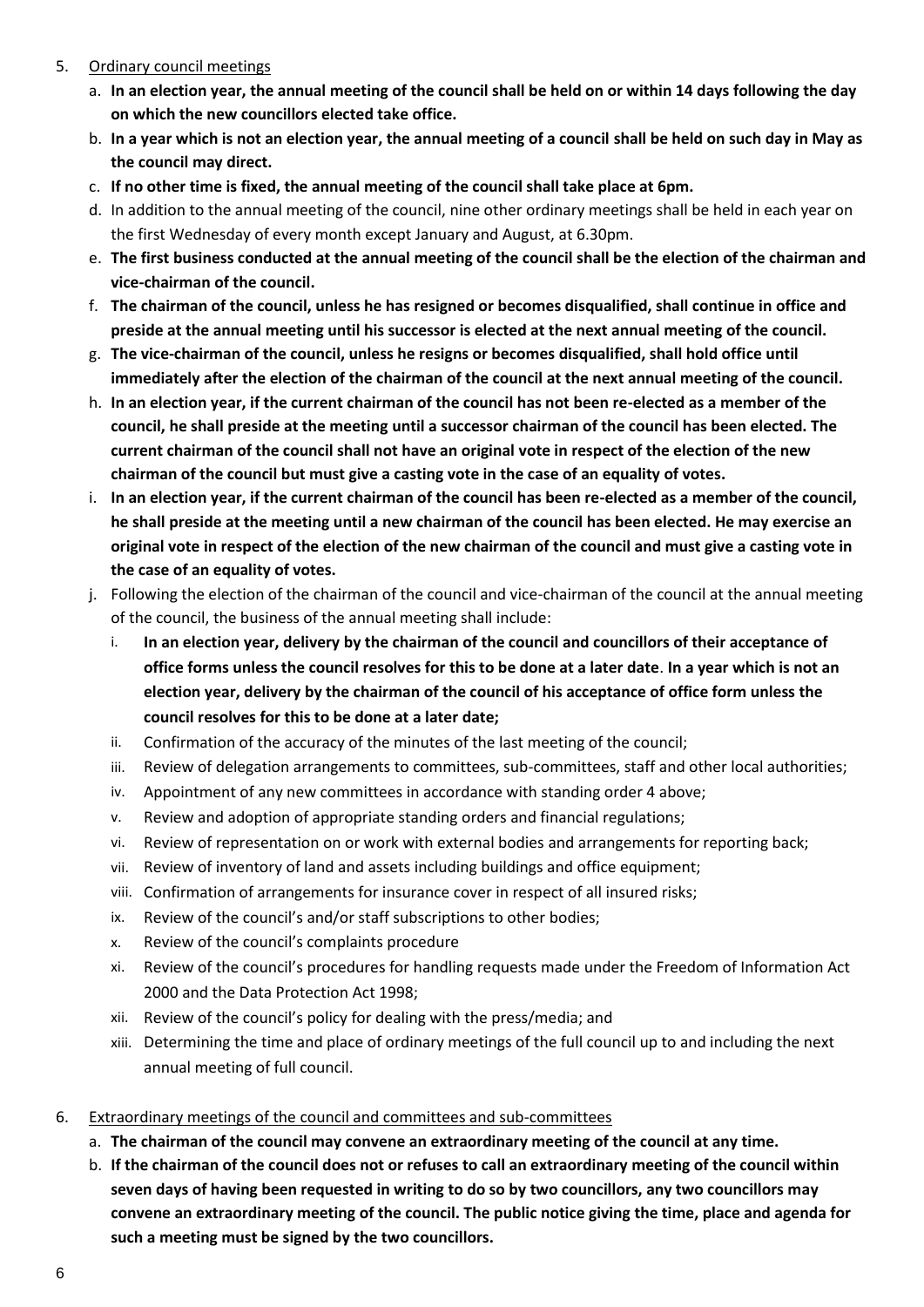#### 7. Previous resolutions

- a. A resolution shall not be reversed within six months except either by a special motion, which requires written notice by at least four councillors to be given to the Proper Officer in accordance with standing order 9 below.
- b. When a motion moved pursuant to standing order 7(a) above has been disposed of, no similar motion may be moved within a further six months.

# 8. Voting on appointments

a. Where more than two persons have been nominated for a position to be filled by the council and none of those persons has received an absolute majority of votes in their favour, the name of the person having the least number of votes shall be struck off the list and a fresh vote taken. This process shall continue until a majority of votes is given in favour of one person. A tie in votes may be settled by the casting vote exercisable by the chairman of the meeting.

#### 9. Motions for a meeting that require written notice to be given to the Proper Officer

- a. A motion shall relate to the responsibilities of the meeting which it is tabled for and in any event shall relate to the performance of the council's statutory functions, powers and obligations or an issue which specifically affects the council's area or its residents.
- b. No motion may be moved at a meeting unless it is on the agenda and the mover has given written notice of its wording to the Proper Officer at least five clear days before the meeting. Clear days do not include the day of the notice or the day of the meeting.
- c. The Proper Officer may, before including a motion on the agenda received in accordance with standing order 9(b) above, correct obvious grammatical or typographical errors in the wording of the motion.
- d. If the Proper Officer considers the wording of a motion received in accordance with standing order 9(b) above is not clear in meaning, the motion shall be rejected until the mover of the motion resubmits it in writing to the Proper Officer so that it can be understood at least five clear days before the meeting.
- e. If the wording or subject of a proposed motion is considered improper, the Proper Officer shall consult with the chairman of the forthcoming meeting or, as the case may be, the councillors who have convened the meeting, to consider whether the motion shall be included in the agenda or rejected.
- f. Subject to standing order 9(e) above, the decision of the Proper Officer as to whether or not to include the motion on the agenda shall be final.
- g. Motions received shall be recorded by the Proper Officer.

#### 10. Motions at a meeting that do not require written notice

- a. The following motions may be moved at a meeting without written notice to the Proper Officer:
	- i. to correct an inaccuracy in the draft minutes of a meeting;
	- ii. to move to a vote;
	- iii. to defer consideration of a motion;
	- iv. to appoint a person to preside at a meeting;
	- v. to change the order of business on the agenda;
	- vi. to proceed to the next business on the agenda;
	- vii. to require a written report;
	- viii. to appoint a committee or sub-committee and their members;
	- ix. to extend the time limits for speaking;
	- x. to exclude the press and public from a meeting in respect of confidential or sensitive information which is prejudicial to the public interest;
	- xi. to not hear further from a councillor or a member of the public;
	- xii. to exclude a councillor or member of the public for disorderly conduct;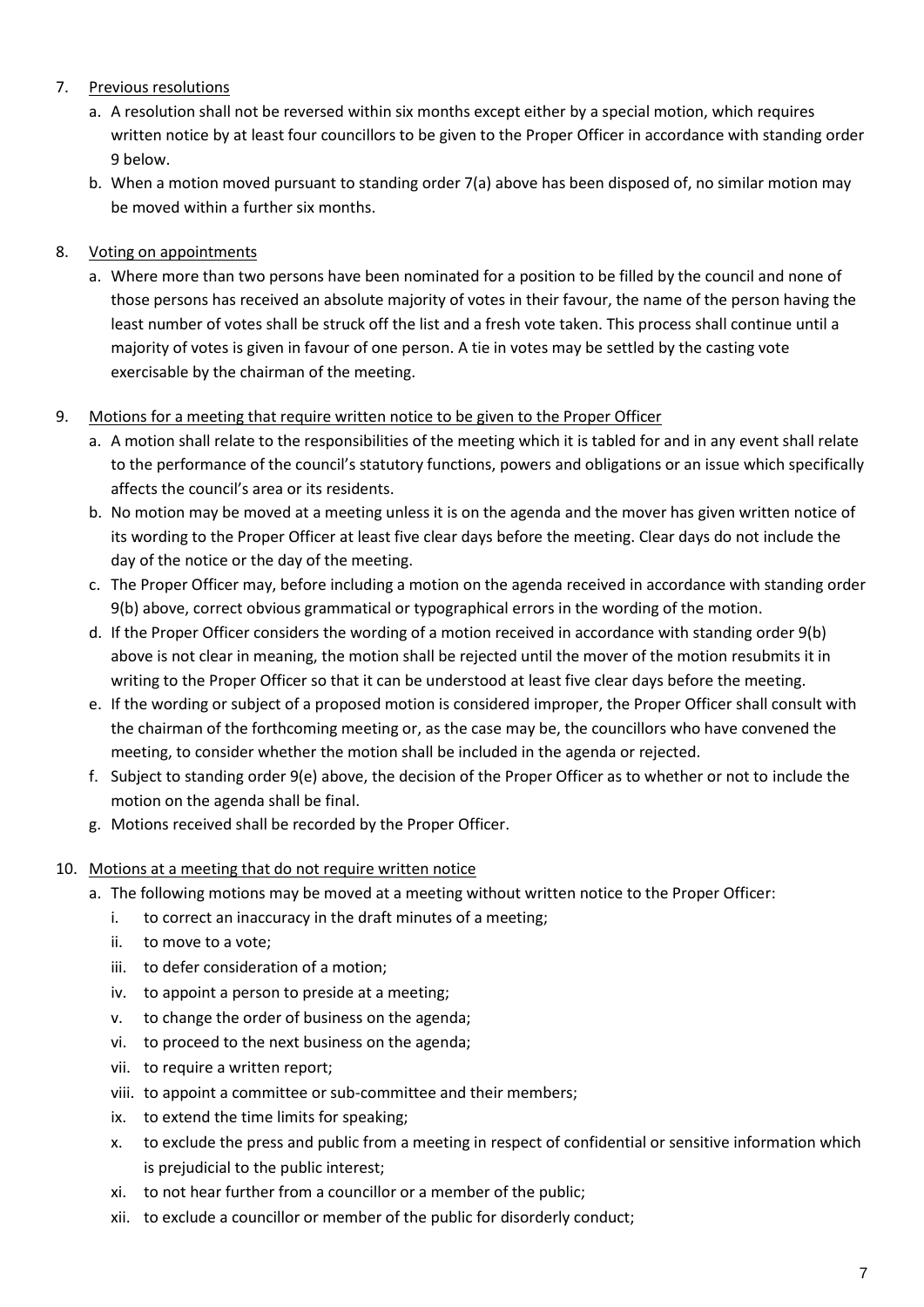- xiii. to temporarily suspend the meeting;
- xiv. to suspend a particular standing order (unless it reflects mandatory statutory requirements);
- xv. to adjourn the meeting; or
- xvi. to close a meeting.

#### 11. Handling confidential or sensitive information

- a. The agenda, papers that support the agenda and the minutes of a meeting shall not disclose or otherwise undermine confidential or sensitive information which for special reasons would not be in the public interest.
- b. Councillors and staff shall not disclose confidential or sensitive information which for special reasons would not be in the public interest.

#### 12. Draft minutes

- a. If the draft minutes of a preceding meeting have been served on councillors with the agenda to attend the meeting at which they are due to be approved for accuracy, they shall be taken as read.
- b. There shall be no discussion about the draft minutes of a preceding meeting except in relation to their accuracy. A motion to correct an inaccuracy in the draft minutes shall be moved in accordance with standing order 10(a)(i) above.
- c. The accuracy of draft minutes, including any amendment(s) made to them, shall be confirmed by resolution and shall be signed by the chairman of the meeting and stand as an accurate record of the meeting to which the minutes relate.
- d. If the chairman of the meeting does not consider the minutes to be an accurate record of the meeting to which they relate, he shall sign the minutes and include a paragraph in the following terms or to the same effect: 'The chairman of this meeting does not believe that the minutes of the meeting held on [date] were a correct record but his view was not upheld by the meeting and the minutes are confirmed as an accurate record of the proceedings.'
- e. Upon a resolution which confirms the accuracy of the minutes of a meeting, the draft minutes or recordings of the meeting for which approved minutes exist shall be destroyed.

# 13. Code of Conduct and dispensations

- a. All councillors and non-councillors with voting rights shall observe the code of conduct adopted by the council.
- b. Unless he has been granted a dispensation, a councillor or non-councillor with voting rights shall withdraw from a meeting when it is considering a matter in which he has a disclosable pecuniary interest. He may return to the meeting after it has considered the matter in which he had the interest.
- c. Unless he has been granted a dispensation, a councillor or non-councillor with voting rights shall withdraw from a meeting when it is considering a matter in which he has another interest if so required by the council's code of conduct. He may return to the meeting after it has considered the matter in which he had the interest.
- d. **Dispensation requests shall be in writing and submitted to the Proper Officer** as soon as possible before the meeting, or failing that, at the start of the meeting for which the dispensation is required.
- e. A decision as to whether to grant a dispensation shall be made by the Proper Officer and that decision is final.
- f. A dispensation request shall confirm:
	- i.the description and the nature of the disclosable pecuniary interest or other interest to which the request for the dispensation relates;
	- ii.whether the dispensation is required to participate at a meeting in a discussion only or a discussion and a vote;

iii.the date of the meeting or the period (not exceeding four years) for which the dispensation is sought; and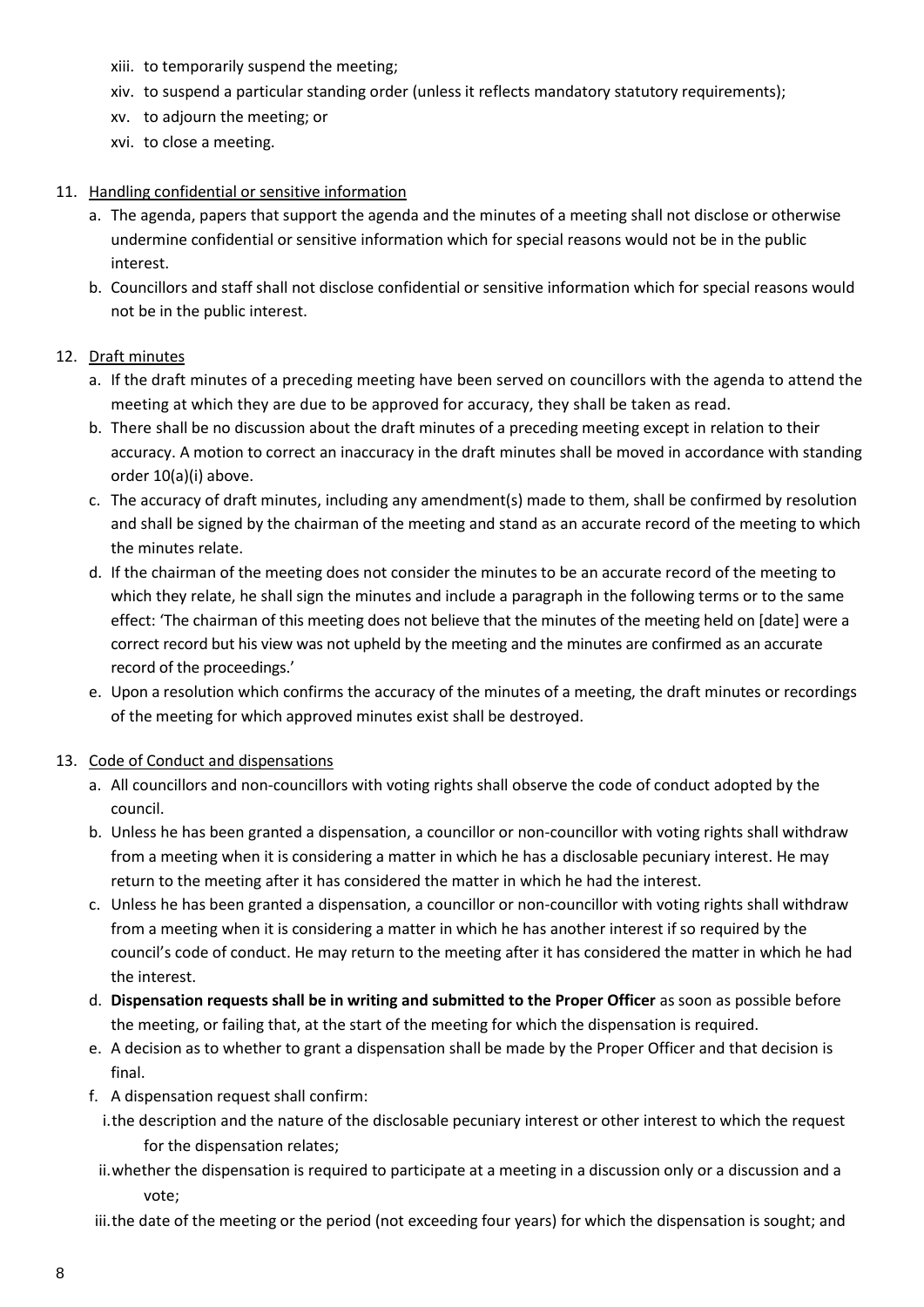iv.an explanation as to why the dispensation is sought.

- g. Subject to standing orders 13(d) and (f) above, dispensations requests shall be considered by the Proper Officer before the meeting or, if this is not possible, at the start of the meeting for which the dispensation is required.
- h. **A dispensation may be granted in accordance with standing order 13(e) above if having regard to all relevant circumstances the following applies:**
	- **a. without the dispensation the number of persons prohibited from participating in the particular business would be so great a proportion of the meeting transacting the business as to impede the transaction of the business or**
	- **b. granting the dispensation is in the interests of persons living in the council's area or**
	- **c. it is otherwise appropriate to grant a dispensation.**

#### 14. Code of Conduct complaints

- a. Upon notification by the District Council that it is dealing with a complaint that a councillor or non-councillor with voting rights has breached the council's code of conduct, the Proper Officer shall, subject to standing order 11 above, report this to the council.
- b. Where the notification in standing order 14(a) above relates to a complaint made by the Proper Officer, the Proper Officer shall notify the chairman of the council of this fact, and the chairman shall nominate another staff member to assume the duties of the Proper Officer in relation to the complaint until it has been determined and the council has agreed what action, if any, to take in accordance with standing order 14(d) below.
- c. The council may:
	- i. Provide information or evidence where such disclosure is necessary to progress an investigation of the complaint or is required by law;
	- ii. seek information relevant to the complaint from the person or body with statutory responsibility for investigation of the matter.
- d. **Upon notification by the District Council that a councillor or non-councillor with voting rights has breached the council's code of conduct, the council shall consider what, if any, action to take against him. Such action excludes disqualification or suspension from office.**

# 15. Proper Officer

- a. The Proper Officer shall be the clerk.
- b. The Proper Officer shall:
	- i. at least three clear days before a meeting of the council serve on councillors a summons, by email, confirming the time, place and the agenda provided any such email contains the electronic signature and title of the Proper Officer. *See standing order 3(b) above for the meaning of clear days for a meeting.*
	- ii. **give public notice of the time, place and agenda at least three clear days before a meeting of the council (provided that the public notice with agenda of an extraordinary meeting of the council convened by councillors is signed by them);** *See standing order 3(b) above for the meaning of clear days for a meeting.*
	- iii. subject to standing order 9 above, include on the agenda all motions in the order received unless a councillor has given written notice at least three clear days before the meeting confirming his withdrawal of it;
	- iv. **convene a meeting of full council for the election of a new chairman of the council, occasioned by a casual vacancy in his office;**
	- v. facilitate inspection of the minute book by local government electors;
	- vi. **receive and retain copies of byelaws made by other local authorities;**
	- vii. retain acceptance of office forms from councillors;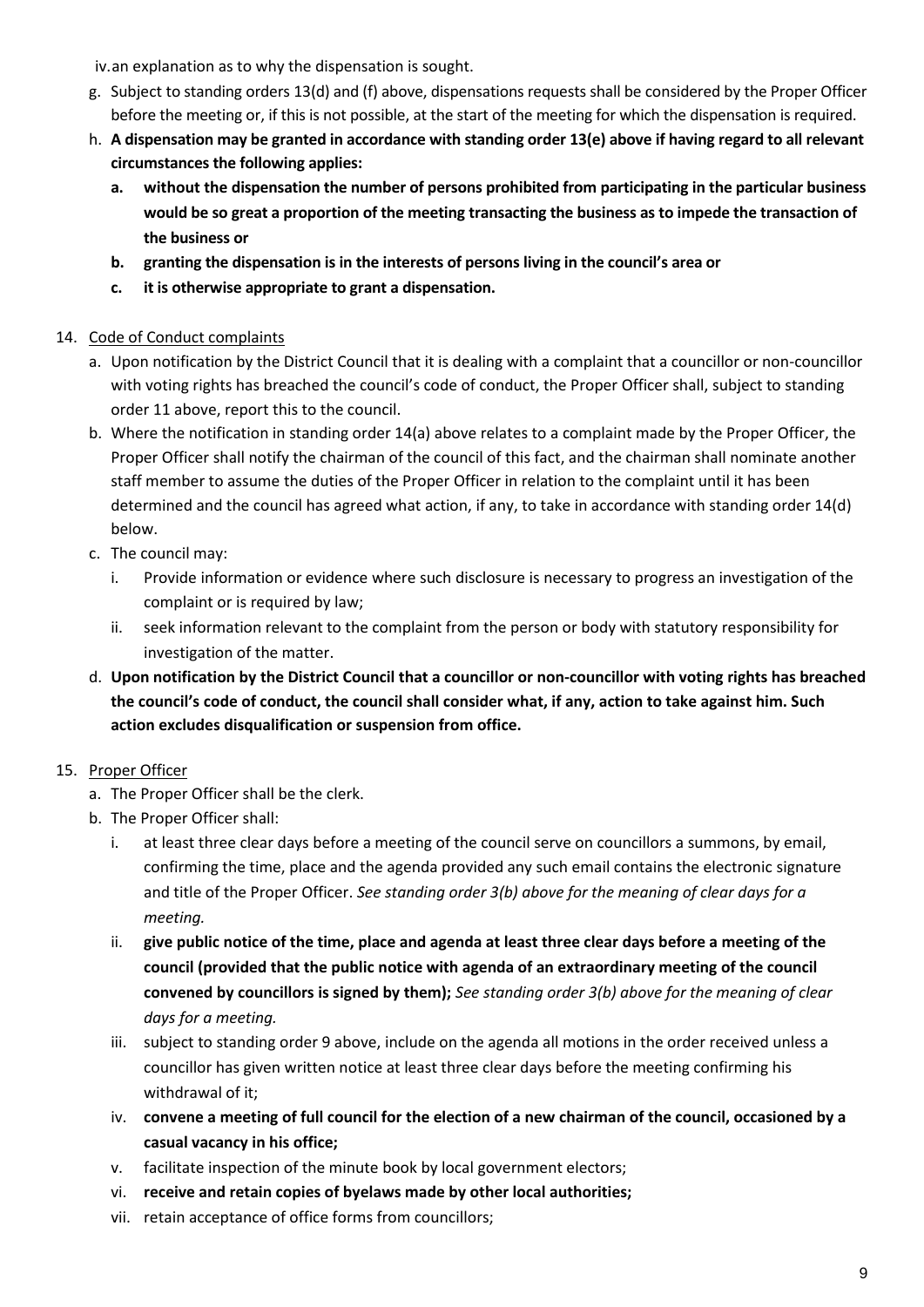- viii. retain a copy of every councillor's register of interests;
- ix. assist with responding to requests made under the Freedom of Information Act 2000 and Data Protection Act 1998, in accordance with and subject to the council's policies and procedures relating to the same;
- x. receive and send general correspondence and notices on behalf of the council except where there is a resolution to the contrary;
- xi. manage the organisation, storage of, access to and destruction of information held by the council in paper and electronic form;
- xii. arrange for legal deeds to be executed; *See also standing order 22 below.*
- xiii. arrange or manage the prompt authorisation, approval, and instruction regarding any payments to be made by the council in accordance with the council's financial regulations;
- xiv. record every planning application notified to the council and the council's response to the local planning authority in a record for such purpose;
- xv. refer a planning application received by the council to the chairman or in his absence the vice-chairman of the council within two working days of receipt to facilitate an extraordinary meeting if the nature of a planning application requires consideration before the next ordinary meeting of the council; and
- xvi. manage access to information about the council via the publication scheme.
- 16. Responsible Financial Officer
	- a. The clerk is the Responsible Financial Officer.
	- b. The council shall appoint an appropriate person to undertake the work of the Responsible Financial Officer when the Responsible Financial Officer is absent.
- 17. Accounts and accounting statements
	- a. 'Proper practices' in standing orders refer to the most recent version of Governance and Accountability for Local Councils – a Practitioners' Guide.
	- b. All payments by the council shall be authorised, approved and paid in accordance with the law, proper practices and the council's financial regulations.
	- c. The Responsible Financial Officer shall supply to each council meeting a summary of receipts and payments and the balances held.
	- d. The Responsible Financial Officer shall supply to a council meeting as soon as practicable after 30<sup>th</sup> June, 30<sup>th</sup> September and 31<sup>st</sup> December in each year a statement to summarise:
		- i. the council's receipts and payments for the year to date;
		- ii. the balances held; and
		- iii. the actual and forecast performance against budget.
	- e. As soon as possible after the financial year end at 31<sup>st</sup> March, the Responsible Financial Officer shall provide:
		- i. a statement summarising the council's receipts and payments for the year
		- ii. the balances held;
		- iii. the performance against budget; and
		- iv. the accounting statements in the form of the Annual Return for consideration and approval.
	- f. The year end accounting statements shall be prepared in accordance with proper practices and applying the form of accounts determined by the council (receipts and payments) for a year to 31<sup>st</sup> March. A completed Annual Return shall be presented to each councillor before the end of the following month of May. The Annual Return of the council, which is subject to external audit, including the annual governance statement, shall be presented to council for consideration and formal approval before  $30<sup>th</sup>$  June.
- 18. Financial controls and procurement
	- a. The council shall consider and approve financial regulations drawn up by the Responsible Financial Officer, which shall include detailed arrangements in respect of the following: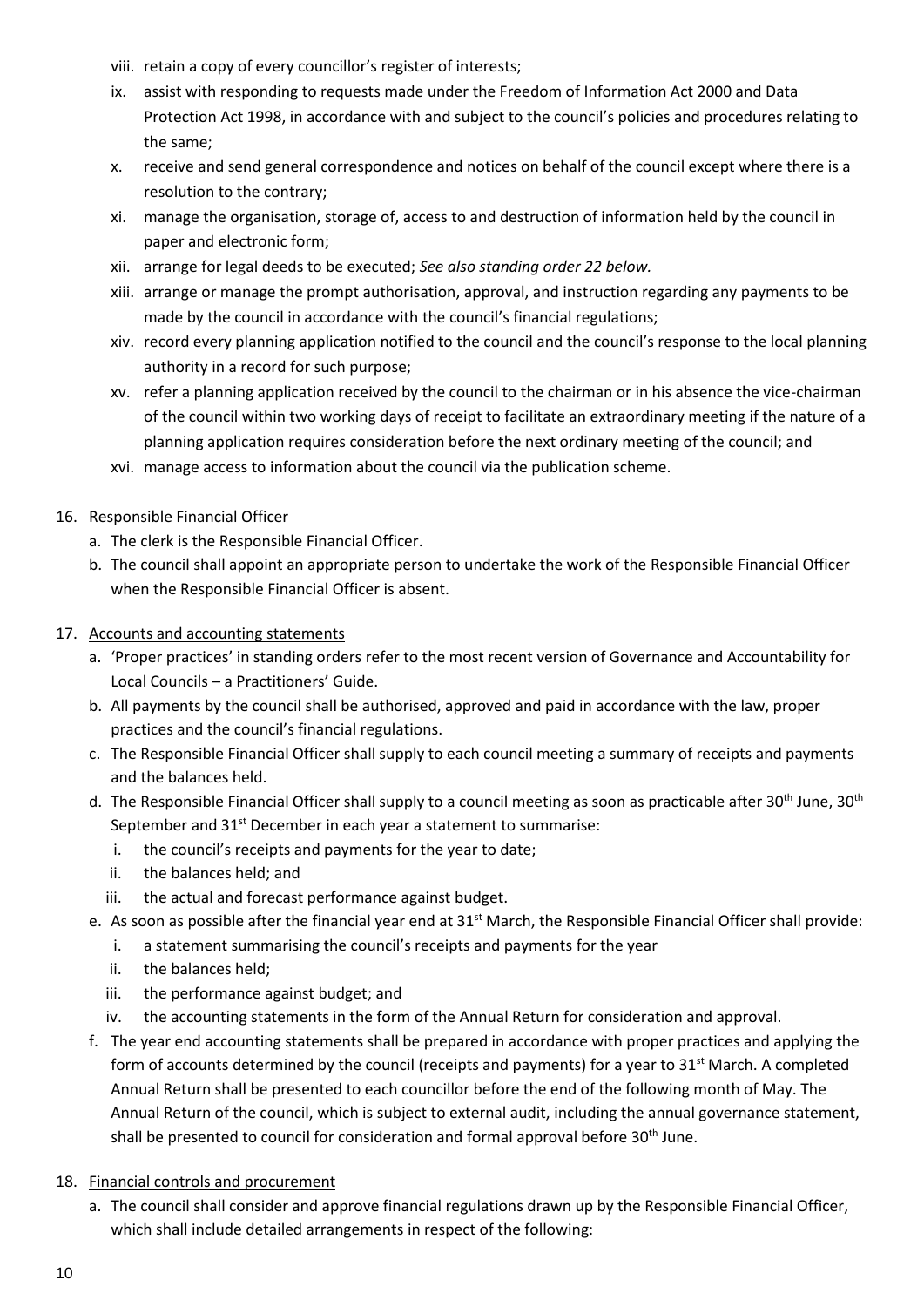- i. the keeping of accounting records and systems of internal controls;
- ii. the assessment and management of financial risks faced by the council;
- iii. the work of the independent internal auditor in accordance with proper practices and the receipt of regular reports from the internal auditor, which shall be required at least annually;
- iv. the inspection and copying by councillors and local electors of the council's accounts and/or orders of payments; and
- v. procurement policies (subject to standing order 18(c) below) including the setting of values for different procedures where a contract has an estimated value of less than £15,000.
- b. Financial regulations shall be reviewed regularly and at least annually for fitness of purpose.
- c. **Financial regulations shall confirm that a proposed contract for the supply of goods, materials, services and the execution of works with an estimated value in excess of £50,000 shall be procured on the basis of a formal tender as summarised in standing order 18(d) below.**
- d. Subject to additional requirements in the financial regulations of the council, the tender process for contracts for the supply of goods, materials, services or the execution of works shall include, as a minimum, the following steps:
	- i. a specification for the goods, materials, services or the execution of works shall be drawn up;
	- ii. an invitation to tender shall be drawn up to confirm (i) the council's specification (ii) the time, date and address for the submission of tenders (iii) the date of the council's written response to the tender and (iv) the prohibition on prospective contractors contacting councillors or staff to encourage or support their tender outside the prescribed process;
	- iii. the invitation to tender shall be advertised in a local newspaper and in any other manner that is appropriate;
	- iv. tenders are to be submitted in writing in a sealed marked envelope addressed to the Proper Officer;
	- v. tenders shall be opened by the Proper Officer in the presence of at least one councillor after the deadline for submission of tenders has passed;
	- vi. tenders are to be reported to and considered by the appropriate meeting of the council.
- e. The council is not bound to accept the lowest value tender.
- f. **Where the value of a contract is likely to exceed £138,893 (or other threshold specified by the Office of Government Commerce from time to time) the council must consider whether the Public Contracts Regulations 2006 (SI No. 5, as amended) and the Utilities Contracts Regulations 2006 (SI No. 6, as amended) apply to the contract and, if either of those Regulations apply, the council must comply with EU procurement rules.**

# 19. Handling staff matters

- a. A matter personal to a member of staff that is being considered by a meeting of council is subject to standing order 11 above.
- b. Subject to the council's policy regarding absences from work, the clerk shall notify the chairman or, if he is not available, the vice-chairman of absence occasioned by illness or other reason.
- c. The chairman, or in his absence, the vice-chairman shall upon a resolution conduct a review of the performance and annual appraisal of the work of the clerk. The review and appraisal shall be reported in writing and is subject to approval by resolution by the council.
- d. Subject to the council's policy regarding the handling of grievance matters, the clerk shall contact the chairman, or in his absence, the vice-chairman in respect of an informal or formal grievance matter, and this matter shall be reported back and progressed in line with the grievance procedure.
- e. Subject to the council's policy regarding the handling of grievance matters, if an informal or formal grievance matter raised by the clerk relates to the chairman or vice-chairman of the council, this shall be communicated to another member of the council, which shall be reported back and progressed in line with the grievance procedure.